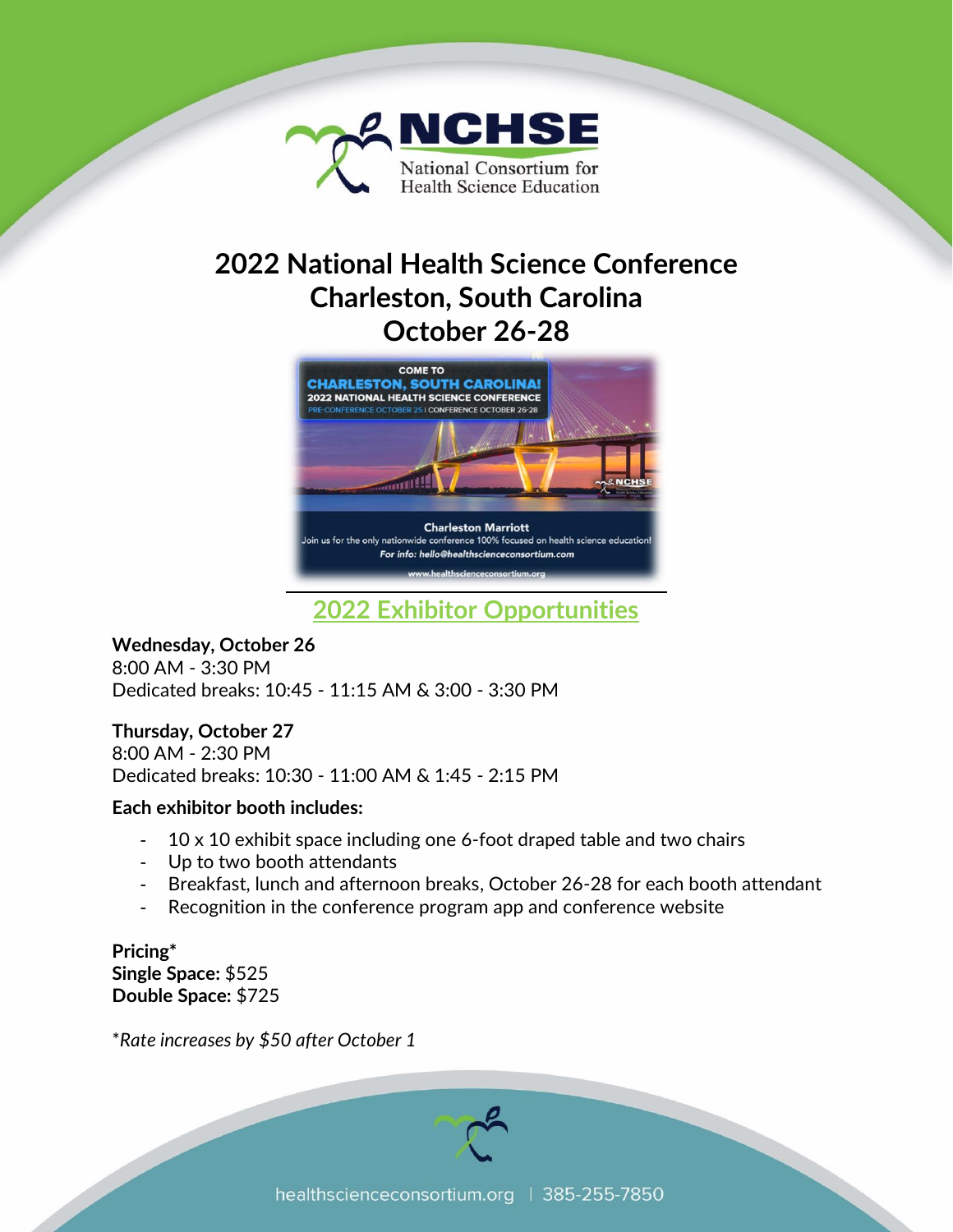

# **2022 Conference Sponsorship Opportunities**

# **Branded Sponsorship**

### **Conference Bags (\$2,500)**

Participants will re-use their bags branded with your organization's logo; continuing to advertise for you when they take their bags home!

### **Conference Padfolios (\$2,500)**

Customized with your company logo on the padfolio. The sponsor receives benefits of this marketing opportunity during and beyond the conference.

# **Conference Lanyards (\$2,000)**

Participants will notice your organization's name and logo daily, as the conference lanyard/name badge displays your information. Showcase your company throughout the event.

# **Attendee Gifts (\$2,000)**

Brand a special gift of your choice for every attendee with your company logo.

# **Session Sponsorship**

# **Main Stage Sponsor (\$2500) Two (2) Available**

Engage conference attendees from the main stage with a 1–2-minute presentation during a general session. Company logo and signage will be displayed on the main stage.

# **Break (\$2,500) Three (3) Available**

Personally invite attendees to visit your booth during the break and highlight your company products and services. Address all attendees in 1–2-minute presentation in a general session prior to a morning or afternoon break.

# **Lunch (\$5,000) Two (2) Available**

Present your company message to all attendees with a 3–4-minute presentation during a lunch break. Showcase your company's products and services directly to your target audience.